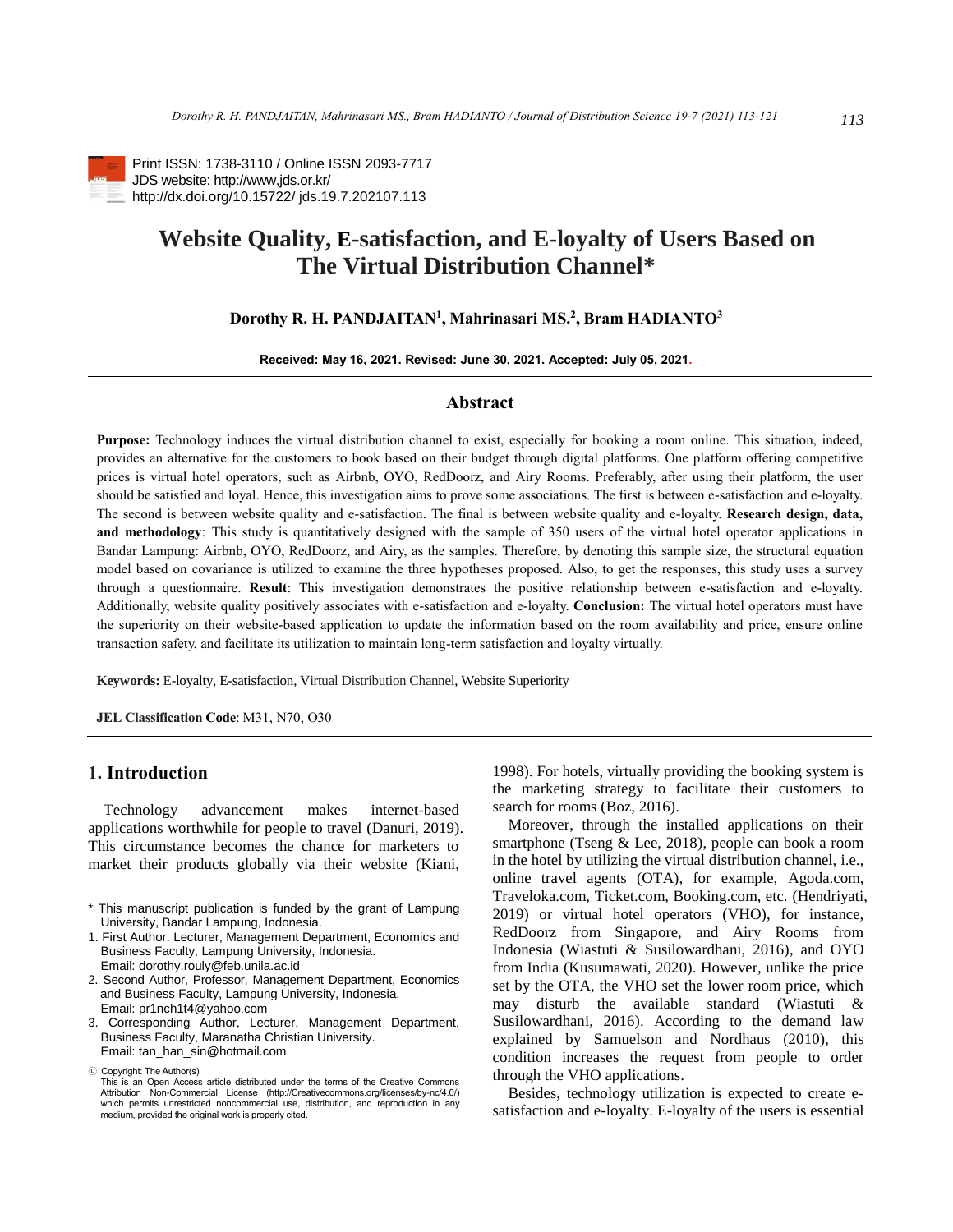for online platforms because of its revenue (Kaya, Behravesh, Abubakar, Kaya, & Orús, 2019). Furthermore, this income is distributed between this platform provider, such as the VHO, and the client, i.e., property owners (Virgianne, Ariani, & Suarka, 2019). Additionally, esatisfaction is needed to ensure that the online platform offerings meet user expectations (Kotler & Keller, 2012). Also, it becomes the antecedent of e-loyalty, as Hur, Ko, and Valacich (2011), Ltifi & Gharbi (2012), Ahmad, Rahman, and Khan (2017), Gotama and Indarwati (2019), Giao, Vuong, and Quan (2020), Haq and Awan (2020), Wang and Prompanyo (2020), Sasono et al. (2021) demonstrate.

Furthermore, to support the circumstances mentioned above, a website-based digital platform with quality is demanded. This statement gets supported by two groups of investigation. The first one is the study effectively proving a positive effect of website quality on e-loyalty [see Hur et al. (2011), Winnie (2014), and Giao et al. (2020)]. The second one is the research effectively demonstrating a positive impact of website quality on e-satisfaction [see Kim and Stoel (2004), Bai, Law, and Wen (2008), Hur et al. (2011), Tirtayani and Sukaatmadja (2018), Hsieh (2019), and Giao et al. (2020)].

Despite this significant evidence, contrary study results are still available. For example, the study of Phromlert, Deebhijarn, and Sornsaruht (2019) showing that esatisfaction does not influence e-loyalty. Meanwhile, Feroza, Muhdiyanto, and Pramesti (2018) and Gotama and Indarwati (2019) cannot prove the connection between website quality relationship with e-loyalty, as well as Rahmalia and Chan (2019) showing that website quality does not influence e-satisfaction.

Likewise, considering the conflicting proofs mentioned above, this study uses the virtual hotel users in Bandar Lampung to examine and analyze the e-satisfaction impact on e-loyalty. Besides, this study wants to prove the effect of website quality on e-satisfaction and e-loyalty. Academically, by reviewing these three influences, this research can strengthen the resulted evidence from similar studies. Practically, this study can help the online platform providers to implement their communication strategy in the e-marketplace to create satisfied and loyal users based on the virtual distribution channel.

# **2. Literature Review**

# **2.1. Relationship between e-satisfaction and e-loyalty**

By surveying sport participants in the United States, Hur et al. (2011) find that e-satisfaction positively influences e-loyalty. After researching the same relationship utilizing undergraduate and graduate students in Tunisia, Ltifi & Gharbi (2012) locate the positive sign. Also, this sign is confirmed by Ahmad et al. (2017) when investigating the Indian internet customers. Learning the free payment application of the users in Indonesia, Gotama and Indarwati (2019) demonstrate a positive influence of esatisfaction on e-loyalty. By investigating the students from two universities in Ankara, Kaya et al. (2019) confirm similar evidence.

Additionally, surveying online shoppers in Vietnam, Giao et al. (2020) reveal a positive relationship between esatisfaction and e-loyalty. By utilizing online banking customers, Haq and Awan (2020) and Sasono et al. (2021) find this same tendency in Pakistan and Indonesia, respectively. Correspondingly, Wang and Prompanyo (2020) affirm this proof when investigating Chinese users of the Sino-Thai cross-border application. Referring to some pieces of evidence, we propose the first hypothesis:

H1. A positive relationship between e-satisfaction and eloyalty is present.

# **2.2. Relationship between website quality and esatisfaction**

The website with superiority will augment the readiness and satisfaction of the users to utilize it (DeLone & McLean, 2004). From the six website quality dimensions proposed, Kim and Stoel (2004) prove that only three of them positively affect e-satisfaction: relevant information, transactional capacity, and response time when learning virtual shoppers of apparel goods. Additionally, in their study utilizing two dimensions: functionality and usability, Bai et al. (2008) infer that both positively influence the online satisfaction of Chinese visitors. Hsieh (2019) investigates four aspects of website quality: system, info, service, and design and their impact on e-satisfaction. After examining the related response, this study deduces a positive sign. After studying e-commerce buyers in Denpasar, according to Tirtayani and Sukaatmadja (2018), the perceived website quality is their satisfaction determinant and infer a positive influence. Consistent with them, Hur et al. (2011) and Giao et al. (2020) confirm the same proof. Referring to some pieces of evidence, we propose the second hypothesis:

 $H<sub>2</sub>$ : A positive relationship between website quality and esatisfaction is present.

# **2.3. Relationship between website quality and eloyalty**

Winnie (2014) attempts to reveal the website quality dimensions affecting e-loyalty, like design, content, and structure. After examining the responses from the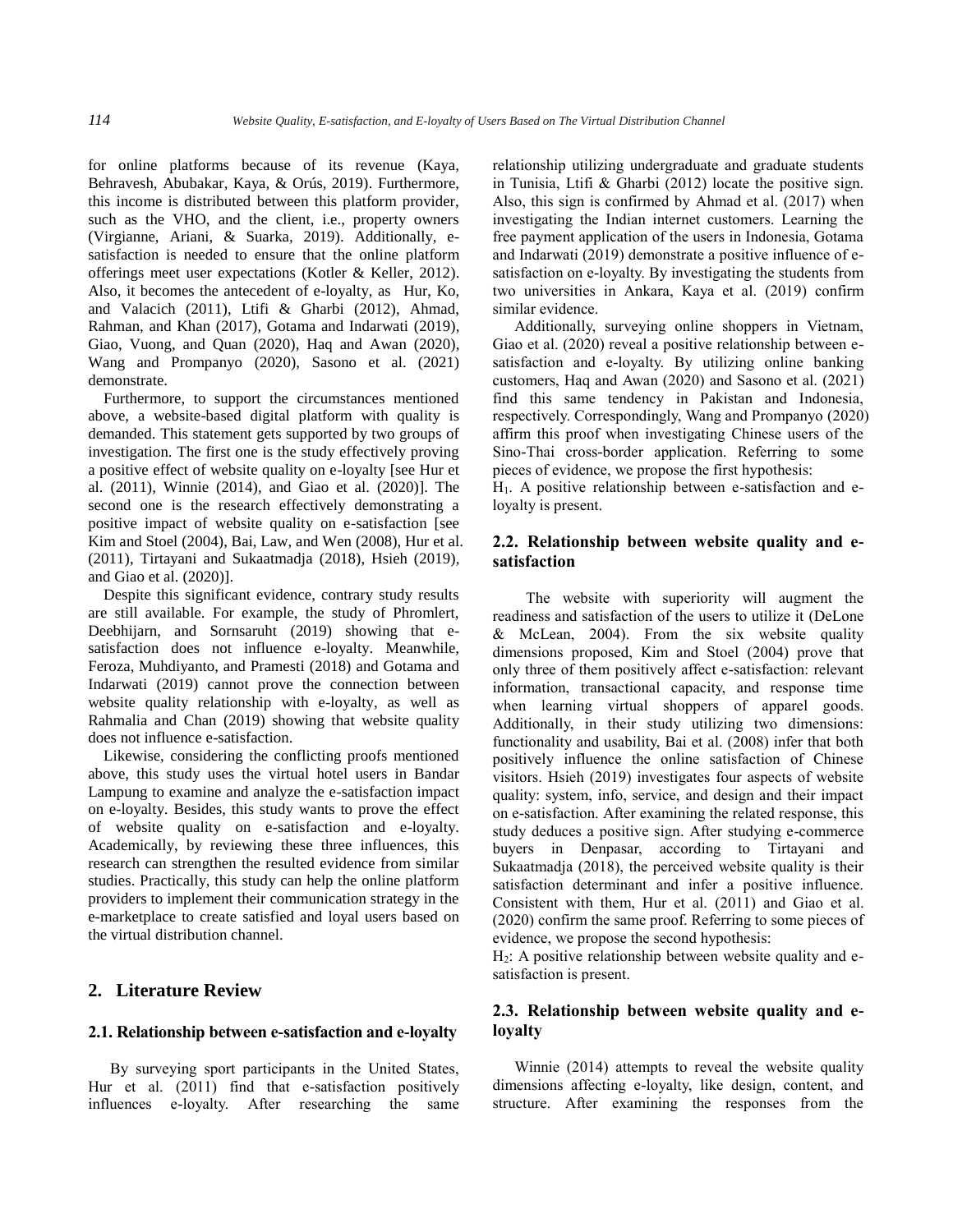Malaysian internet users in Malaysia, she finds that the content becomes the only one affecting e-loyalty positively. Without separating the dimension effect, the study of Hur et al. (2011) and Giao et al. (2020) declares that website superiority is desirable to create user loyalty. Denoting these facts, we propose the third hypothesis:

H3: A positive relationship between website quality and eloyalty is present.

# **2.4. Research model**

Based on the hypothesis proposed in sections 2.1., 2.2., and 2.3, the research model can be drawn and looked at in the first figure.



**Figure 1.** Research Model

# **3. Research Methods and Materials**

#### **3.1. Variable definition**

In this study, we treat website quality as an exogenous variable. Furthermore, this website quality has three dimensions with their indicators by denoting Barnes and Vidgen (2002). The three dimensions intended are usefulness, relevant information, and interaction.

- A. The usefulness dimension gets measured by eight indicators:
	- 1. This VHO website platform helps me to locate the hotel quickly (USE1).
	- 2. This VHO website platform provides comprehensible interaction (USE2).
	- 3. This VHO website platform can be easily navigated (USE3).
	- 4. This VHO website platform is easy to utilize (USE4).
	- 5. This VHO website platform attracts my attention (USE5).
	- 6. The design is suitable for the VHO website platform (UES6).
	- 7. This VHO website platform is competent (USE7).
- 8. This VHO website platform gives me a good experience (USE8).
- B. The relevant information dimension gets measured by seven indicators:
	- 1. This VHO website platform gives accurate news to me (RI1).
	- 2. This VHO website platform gives trusted news to me (RI2).
	- 3. This VHO website platform gives opportune news to me (RI3).
	- 4. This VHO website platform gives essential news to me (RI4).
	- 5. This VHO website platform brings understandable news to me (RI5).
	- 6. This VHO website platform gives detailed news to me (RI6).
	- 7. This VHO website platform gives the correct format of news to me (RI7).
- C. The interaction dimension gets measured by seven indicators:
	- 1. This VHO website platform is reputable (INT1).
	- 2. This VHO website platform is safe to transact (INT2).
	- 3. This VHO website platform protects my details (INT3).
	- 4. This VHO website platform personalizes me (INT4).
	- 5. This VHO website platform brings me the community sense (INT5).
	- 6. This VHO website platform makes me easy to connect with the hotel (INT6).
	- 7. This VHO website platform guarantees all things based on its promise (INT7).

Also, we treat e-satisfaction and e-loyalty as the endogenous variable. The measurement of e-satisfaction mentions the indicators utilized by Haq and Awan (2020), Biswas, Nusari, and Ghosh (2019), and Anderson and Srinivasan (2003). Meanwhile, to measure e-loyalty indicators, we denote the study of Tsao, Hsieh, and Lin (2016) and Haq and Awan (2020). We combine them because of integrating items to measure e-satisfaction and e-loyalty ultimately. Thus, this satisfaction is measured by five indicators:

- 1. I am happy to operate one of the VHO applications (E-SAT1);
- 2. I am stress-free when ordering rooms from one of the VHO applications (E-SAT2);
- 3. I am wise when using one of the VHO applications (E-SAT3);
- 4. I am accurate in choosing and using one of the VHO applications (E-SAT4);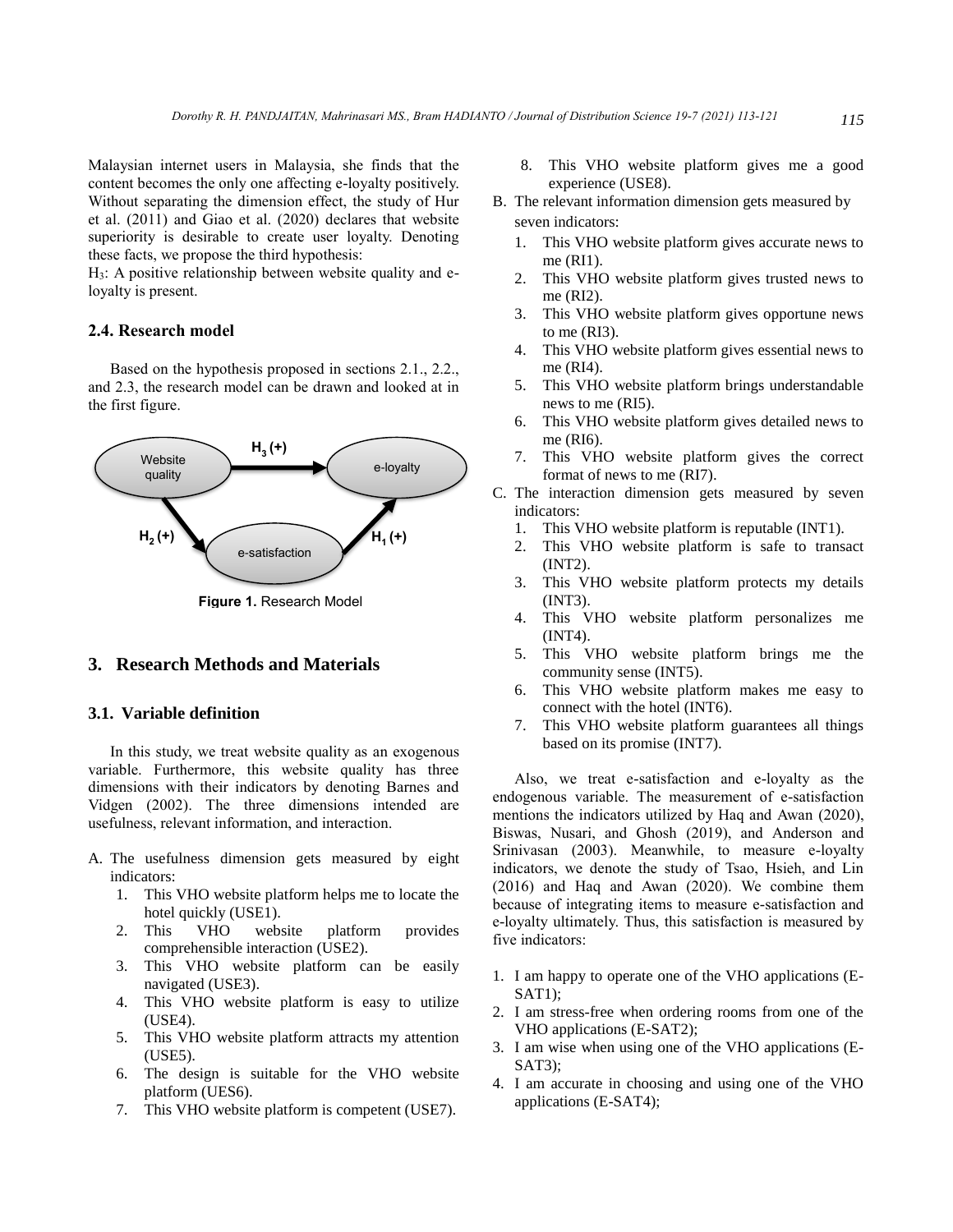5. I am satisfied with my decision to use the VHO application when booking a hotel room (E-SAT5).

Additionally, e-loyalty is measured by five following items:

- 1. I always say good things about one of the VHO applications to anyone around me (E-LOY1).
- 2. I always suggest anyone using one of the VHO applications to look for information (E-LOY2).
- 3. I tend to use one of the VHO applications rather than others at the moment (E-LOY3).
- 4. I will be utilizing one of the VHO applications for the future (E-LOY4).
- 5. I always motivate anyone to operate one of the VHO applications (E-LOY5).

# **3.2. Data and Sample**

To accumulate the data needed, we utilize a survey. According to Hartono (2012), the survey delivers the questionnaire to the relevant respondents as the sample. In this research context, the respondents are the users of VHO applications, where the database of the population is not accessible, and this survey is between March and October 2020, under the COVID19 pandemic, limiting the face-toface meeting. For these reasons, the probability sampling method cannot be utilized. Instead, we use snowball sampling based on the beneficial connection with them. Finally, 350 responses are collected, suitable for the theory examination required by a structural equation based on covariance [see Ghozali (2008)]. Moreover, to quantify the responses, we use the Likert scale consisting of five points, from one to five, to reflect absolute disagreement and agreement by referring to Sugiyono (2012).

#### **3.3. Method to analyze data**

We use the structural equation model based on covariance because of three points. Firstly, this study wants to examine the facts through some formulated hypotheses. Secondly, the variables utilized cannot be directly observed (Ghozali, 2014). Finally, the number of samples is above 200 (Ghozali, 2008). Moreover, this model is stated in the first and second equations.

$$
E\text{-LOY} = \gamma_1 WQ + \beta_1 E\text{-SAT} + \zeta_1 \tag{1}
$$

$$
E-SAT = \gamma_2 WQ + \zeta_2 \tag{2}
$$

To estimate the path coefficients:  $\beta_1$ ,  $\gamma_1$ , and  $\gamma_2$ , we employ the analysis of moment structure (AMOS). According to Ghozali (2014), AMOS is adequate to test the data based on solid previous research evidence. Also, it creates the output showing convergence validity, the goodness of fit model, model estimation. Likewise, to provide the other relevant outcomes, such as discriminant validity and reliability tests, we use the Warp PLS by denoting Sholihin and Ratmono (2020). By following the central limit theorem enlightened by Bowerman & O'Connell (2003), we assume the model meets the normality assumption because the number of samples is sizeable. For this reason, this assumption is not essential to examine.

Web quality has three dimensions, where each of them has a specific number of items. Hence, according to Ghozali (2014), this form is the second-order construct:

- A. In this form, both dimensions and indicators have a loading factor and average variance extracted (AVE). Moreover, this loading factor and AVE are needed when the convergent and discriminant validities are examined, respectively.
	- If the loading factor is beyond 0.5, the indicators and their dimension are convergently valid.
	- If the AVE is beyond 0.5, the dimensions are discriminately valid.
- B. Moreover, by denoting Ghozali (2016), to test the reliability, we compare the Cronbach Alpha of the valid item group and dimension with 0.7. If their Cronbach Alpha is beyond 0.7, the reliability test is achieved.

E-satisfaction and e-loyalty do not have dimensions; therefore, they are measured directly by their items. Thus, Ghozali (2014) mentions this form as the first-order construct.

- A. In this form, indicators have the loading factor and the AVE. Moreover, this loading factor and AVE are needed when the convergent and discriminant validities are checked, respectively.
	- If the loading factor is beyond 0.5, the indicators are convergently valid.
	- If the AVE is beyond  $0.5$ , the indicators are discriminately valid.
- B. Furthermore, by denoting Ghozali (2016), to test the reliability, we compare the Cronbach Alpha of the valid item group with 0.7. If their Cronbach Alpha is beyond 0.7, the reliability test is achieved.

Before investigating the statistical hypotheses, the model has to pass some goodness of fit measurements. Firstly, the Chi-square to the degree of freedom ratio, where its value has to be below 5 (Ghozali, 2014). Secondly, the parsimony ratio, parsimony normed fit index, and parsimony comparative fit index, where each value has to be above 0.6 (Latan, 2013).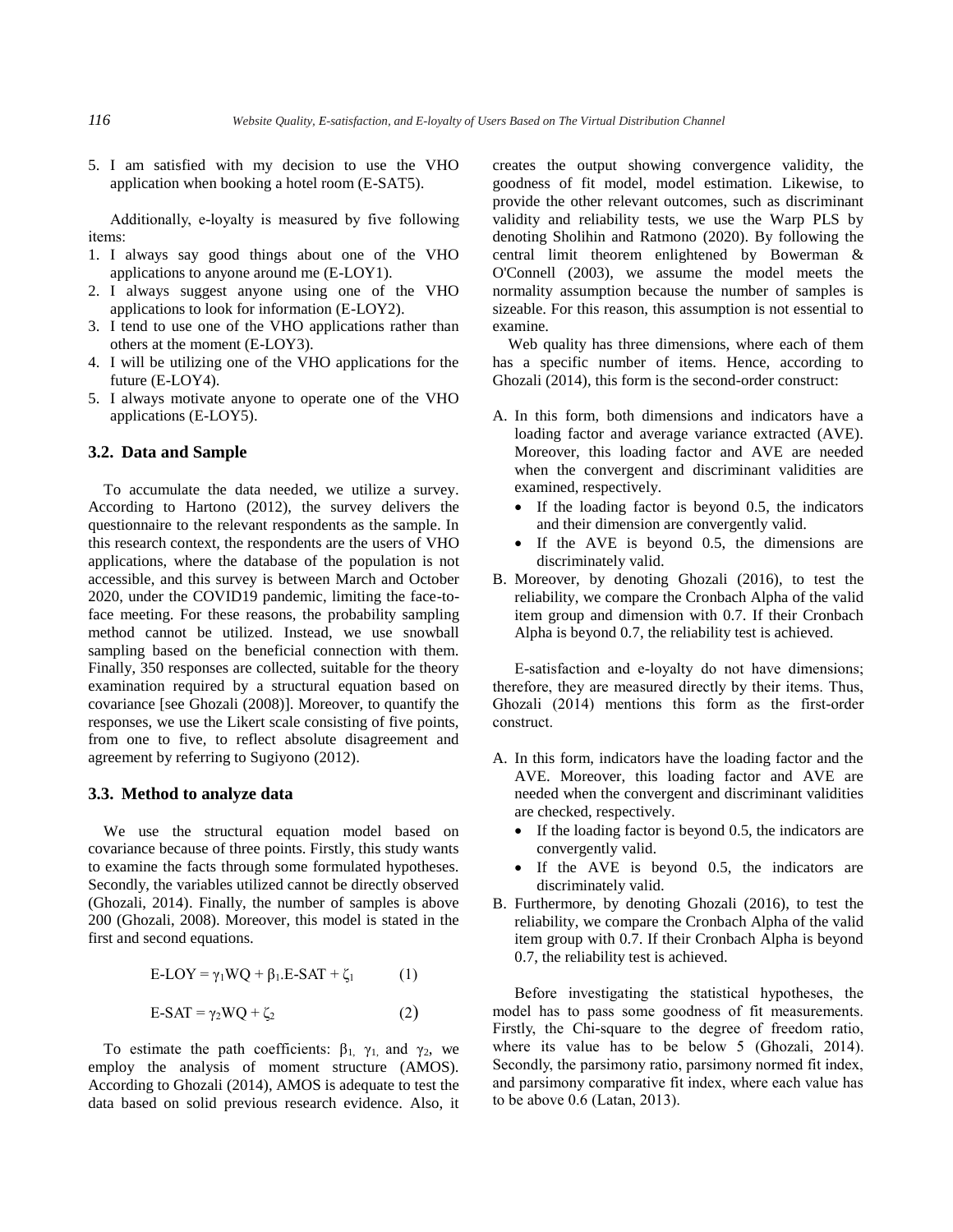# **4. Results and Discussion**

#### **4.1. Descriptive Statistics**

This survey began in March and ended in October 2020 and finally got 350 participants. Moreover, 350 people are classified by age, gender, working status, income, and duration to use the VHO applications. To count the number based on these features, we utilize frequency as the statistic to describe data (see Table 1).

| <b>Feature</b> | <b>Description</b>                                    | <b>Total</b>   | Percentage |
|----------------|-------------------------------------------------------|----------------|------------|
| Age            | From 15 to 24 years old                               | 129            | 36.9%      |
|                | From 25 to 34 years old                               | 146            | 41.7%      |
|                | From 35 to 44 years old                               | 20             | 5.7%       |
|                | From 45 to 56 years old                               | 55             | 15.7%      |
|                | Total                                                 | 350            | 100%       |
|                | Man                                                   | 153            | 43.7%      |
| Gender         | Woman                                                 | 197            | 56.3%      |
|                | Total                                                 | 350            | 100%       |
|                | A student                                             | 211            | 60.3%      |
|                | A housewife                                           | 21             | 6.0%       |
|                | A civil servant                                       | 59             | 16.9%      |
| Working        | A leader in the governmental<br>institution           | $\overline{2}$ | 0.6%       |
| <b>Status</b>  | An employee in the private<br>and state-owned company | 3              | 0.9%       |
|                | A leader in the private and<br>state-owned company    | 40             | 11.4%      |
|                | An entrepreneur                                       | 14             | 4.0%       |
|                | Total                                                 | 350            | 100%       |
|                | Below IDR2.5 million                                  | 93             | 26.6%      |
| Income         | Between IDR2.5 and less than<br>5 million             | 118            | 33.7%      |
|                | Between IDR5 and less than<br>10 million              | 118            | 33.7%      |
|                | Above IDR10 million                                   | 21             | 6.0%       |
|                | Total                                                 | 350            | 100%       |
| Duration to    | 175<br>Below two years                                |                | 50.0%      |
| use the<br>VHO | From two until four years                             | 175            | 50.0%      |
| application    | Total                                                 | 350            | 100.0%     |

#### **Table 1:** The respondent features

# **4.2. The result of validity and reliability testing**

Table 2 presents the validity and reliability testing results related to website quality indicators and dimensions resulted from IBM SPSS AMOS and Warp PLS programs. In Table 2, the items for usefulness have loading factors between 0.557 and 0.828 and an AVE of 0.607. Since these values are above 0.5, the answer to USE1 until USE8 is convergently and discriminately valid. Also, the loading factor for the usefulness dimension (LV\_USE) is 0.960; hence, it is convergently accurate to reflect website quality.

**Table 2:** The loading factors, AVE, and Cronbach Alpha related to website quality dimensions

| <b>Indicator</b> | <b>USE</b> | <b>RI</b> | <b>INT</b> | <b>WQ</b> |
|------------------|------------|-----------|------------|-----------|
| USE1             | 0.799      |           |            |           |
| USE <sub>2</sub> | 0.825      |           |            |           |
| USE3             | 0.828      |           |            |           |
| USE4             | 0.775      |           |            |           |
| USE5             | 0.824      |           |            |           |
| USE6             | 0.594      |           |            |           |
| USE7             | 0.557      |           |            |           |
| USE8             | 0.606      |           |            |           |
| R11              |            | 0.892     |            |           |
| R <sub>12</sub>  |            | 0.879     |            |           |
| R <sub>13</sub>  |            | 0.863     |            |           |
| R <sub>14</sub>  |            | 0.854     |            |           |
| RI <sub>5</sub>  |            | 0.844     |            |           |
| RI <sub>6</sub>  |            | 0.828     |            |           |
| RI7              |            | 0.568     |            |           |
| INT <sub>1</sub> |            |           | 0.895      |           |
| INT <sub>2</sub> |            |           | 0.758      |           |
| INT <sub>3</sub> |            |           | 0.740      |           |
| INT4             |            |           | 0.789      |           |
| INT <sub>5</sub> |            |           | 0.739      |           |
| INT <sub>6</sub> |            |           | 0.847      |           |
| INT7             |            |           | 0.750      |           |
| LV_USE           |            |           |            | 0.960     |
| LV_RI            |            |           |            | 0.774     |
| LV_INT           |            |           |            | 0.914     |
| <b>AVE</b>       | 0.607      | 0.677     | 0.676      | 0.804     |
| Cronbach Alpha   | 0.906      | 0.918     | 0.919      | 0.877     |

Furthermore, the items for the relevant information have loading factors between 0.568 and 0.892. Since these values are above 0.5, the answer to RI1 until RI7 is convergently valid. Also, the loading factor for relevant information dimension (LV\_RI) is 0.774; hence, it is convergently accurate to reflect website quality.

Besides, the items for interaction have loading factors between 0.739 and 0.895. Since these values are above 0.5, the answer to INT1 until INT7 is convergently valid. Also,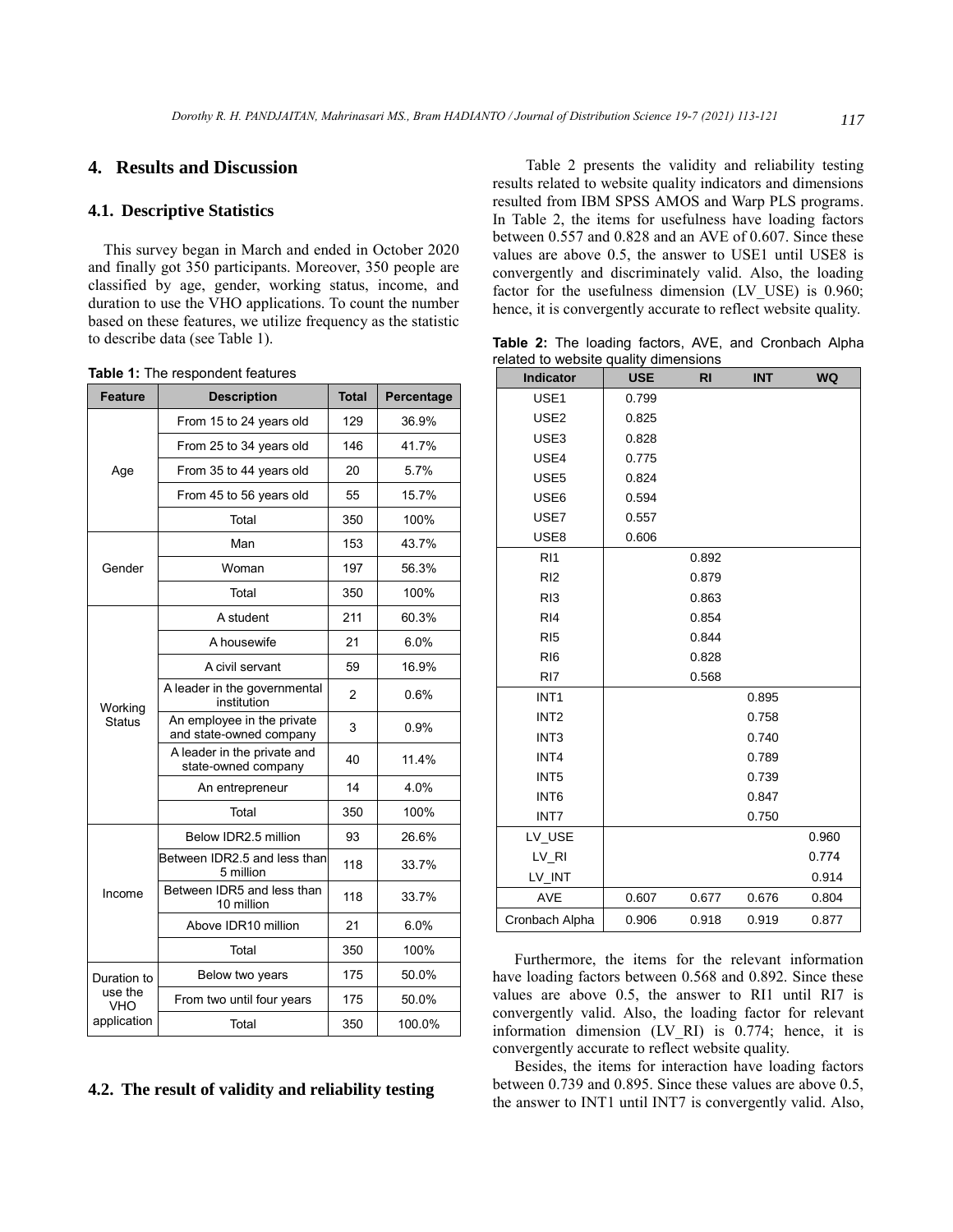the loading factor for this interaction dimension (LV\_INT) is 0.914; hence, it is convergently accurate to reflect website quality.

Also, the dimensions of website quality have an AVE of 0.804. Since this value is above 0.5, they meet discriminant validity. Additionally, the Cronbach Alpha for the valid responses of usefulness, relevant information, interaction, and website quality is 0.906, 0.918, 0.919, and 0.877. Therefore, their accurate answer is reliable.

E-satisfaction and e-loyalty get directly measured by items. Therefore, according to Ghozali (2014), this form is mentioned as the first-order construct. In this form, indicators will have the loading factor when the validity is examined. In the reliability testing, the valid indicator group has its Cronbach Alpha, which must be compared with the required value. Table 3 presents the situation explained:

- a. E-satisfaction has five items with a loading factor between 0.792 and 0.854, an AVE of 0.728, and a Cronbach Alpha of 0.906. Since the loading factor, AVE, and the Cronbach Alpha exceed 0.5, 0.5, and 0.7, respectively, the answer to these items meets convergent and discriminant accuracy and the precise response is consistent.
- b. E-loyalty has five items with a loading factor between 0.769 and 0.857, an AVE of 0.738, and a Cronbach Alpha of 0.911. Since the loading factor, AVE, and the Cronbach Alpha exceed 0.5, 0.5, and 0.7, the answer to these items achieves convergent and discriminant accuracy and the precise response is consistent.

|                            | Table 3: The Testing Result of Validity and Reliability of E- |  |  |
|----------------------------|---------------------------------------------------------------|--|--|
| Satisfaction and E-Loyalty |                                                               |  |  |

| Variable           | <b>Items</b> | Loading<br><b>Factor</b> | <b>AVE</b> | Cronbach<br>Alpha |
|--------------------|--------------|--------------------------|------------|-------------------|
| F-<br>satisfaction | E-SAT1       | 0.811                    |            |                   |
|                    | E-SAT2       | 0.797                    |            |                   |
|                    | E-SAT3       | 0.792                    | 0.728      | 0.906             |
|                    | E-SAT4       | 0.807                    |            |                   |
|                    | E-SAT5       | 0.854                    |            |                   |
| E-loyalty          | E-LOY1       | 0.813                    |            |                   |
|                    | E-LOY2       | 0.841                    |            |                   |
|                    | E-LOY3       | 0.857                    | 0.738      | 0.911             |
|                    | E-LOY4       | 0.822                    |            |                   |
|                    | E-LOY5       | 0.769                    |            |                   |

# **4.3. The Model Fit Testing Result**

Table 4 exhibits the result of model fit testing with some measurements: the ratio of Chi-square of the degree of freedom of 4.289, parsimony ratio (P-Ratio) of 0.927, parsimony normed fix index (PNFI) of 0.743, and parsimony comparative fit index (PCFI) of 0.778. Because these values accomplish the critical situation explained by Ghozali (2014) and Latan (2013), the model is suitable for the investigated data.

| <b>Measurement</b> | Value | The necessary situation                                 |  |  |  |
|--------------------|-------|---------------------------------------------------------|--|--|--|
| Chi-square/DF      | 4.289 | The Chi-square/DF should be<br>below 5 (Ghozali, 2014). |  |  |  |
| P-Ratio            | 0.927 | P-RATIO, PNFI, and PCFI                                 |  |  |  |
| <b>PNFI</b>        | 0.743 | should be above 0.6 (Latan,                             |  |  |  |
| PCFI               | 0.778 | 2013).                                                  |  |  |  |

**Table 4:** The model fit examination result

#### **4.4. The Path Coefficient Estimation Result**

Table 5 demonstrates the path coefficient estimation result with the critical ratio to examine the causal association based on the formulated hypotheses. Moreover, the probability for are  $\beta_1$ ,  $\gamma_1$ , and  $\gamma_2$  is \*\*\* or less than 0.000. In this situation, hypotheses one, two, and three are acknowledged because these values are below the 5% significance level. In other words, the positive effect of E-SAT on E-LOY, WQ on E-SAT, and WQ on E-LOY exists.

**Table 5:** Path coefficient estimation result

| Hypo-<br>thesis | Causal<br>association        | Path<br>coefficient | <b>Standard</b><br>error | <b>Critical</b><br>ratio |
|-----------------|------------------------------|---------------------|--------------------------|--------------------------|
| One             | $E-SAT \rightarrow$<br>E-LOY | $\beta_1 = 0.715$   | 0.063                    | 11.317***                |
| Two             | $WO \rightarrow$<br>E-SAT    | $v_2$ = 0.632       | 0.055                    | 11.438***                |
| Three           | $WO \rightarrow$<br>E-LOY    | $y_1 = 0.189$       | 0.051                    | $3.677***$               |
|                 |                              |                     |                          |                          |

#### **4.5. Discussion**

This study effectively proves e-loyalty is positively influenced by e-satisfaction. It means the e-loyalty from using the virtual hotel applications is formed after the users are satisfied. When users get what they expect from the online application, they tell others a positive experience and demand others to utilize the similar application. Based on this positive impact, this study supports Hur et al. (2011), Ltifi & Gharbi (2012), Ahmad, Rahman, and Khan (2017), Gotama and Indarwati (2019), Kaya et al. (2019), Giao, Vuong, and Quan (2020), Haq and Awan (2020), Wang and Prompanyo (2020), and Sasono et al. (2021).

Also, this study effectively proves website quality positively influences e-satisfaction and e-loyalty. Two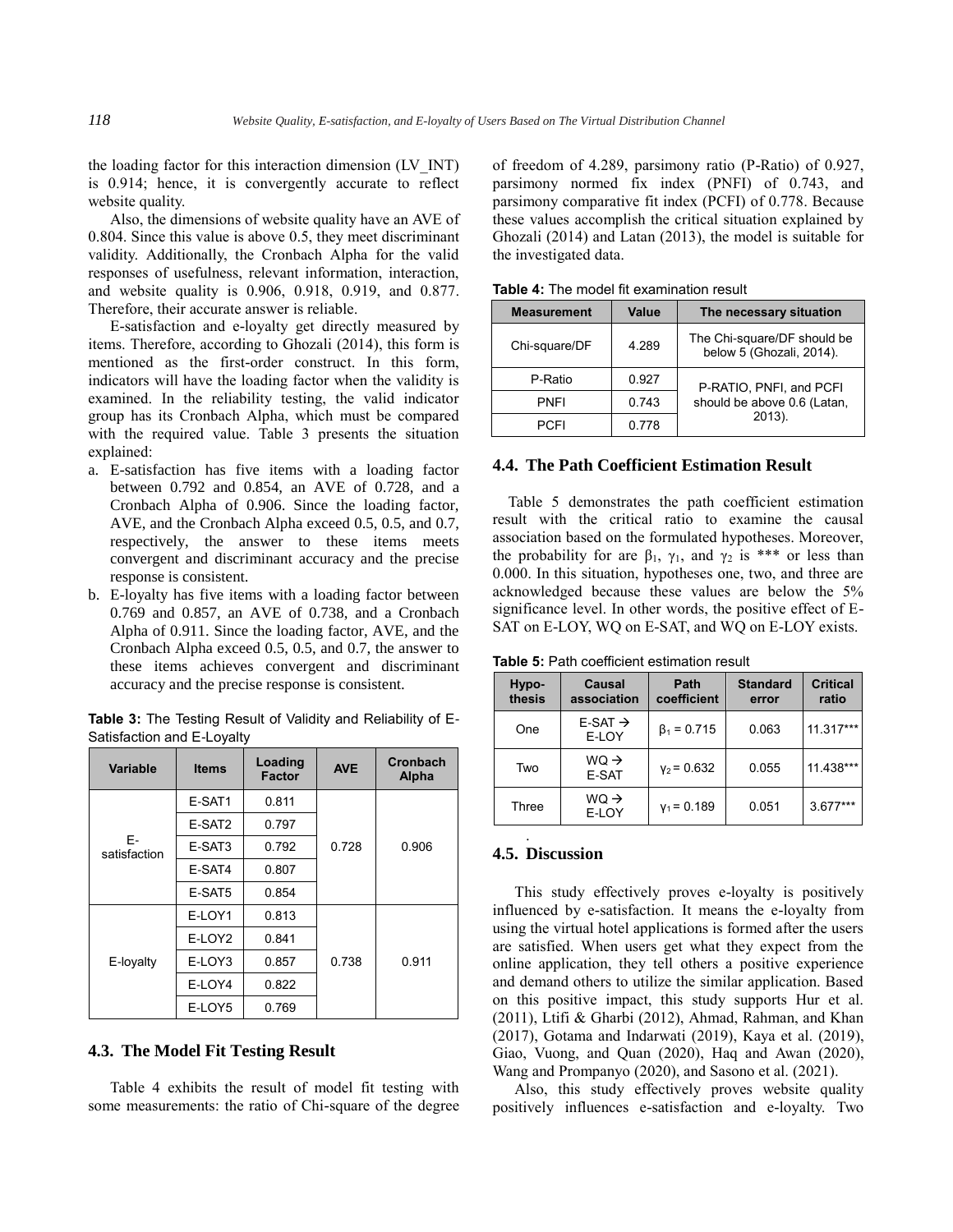pieces of this evidence exist because Airbnb, OYO, RedDoorz, and Airy provide a practical, informative, and interactive website. Although these three dimensions can reflect website quality, the relevant information and RI7 appear as the dimension and the related indicator with the lowest loading factor of 0.774 and 0.568, one-to-one (see Table 2). Based on this evidence, the virtual hotel operators, through their application, should give the correct news for the users by updating the room availability based on the number, the type, and the price. By doing it, the consumers will be able to make the booking decision quickly without dissatisfaction.

Besides, this positive impact appears because the respondents participating in this survey are dominated by the students (60.3%) (see Table 1). The students, according to the research of Kiyici (2012), are active internet users: 45.2% frequently connect their electronic devices online, 18.3% and 22.6% virtually spend from 11 to 20 hours, and more than 20 hours a week, respectively. Also, this positive effect happens because the most significant respondents joining this survey are aged 25 to 34 (41.7%) (see Table 3). This situation gets supported by the study of Saw, Goh, and Isa (2015) when learning the users reserving hotels online in Malaysia. They state 67.2% of them come from a similar range.

By denoting the positive association between website quality and e-satisfaction, this study is consistent with Kim and Stoel (2004), Bai et al. (2008), Hsieh (2019), Tirtayani and Sukaatmadja (2018), Hur et al. (2011), and Giao et al. (2020), displaying that website superiority is needed to create the satisfied users. Additionally, by mentioning a positive relationship between website quality and e-loyalty, this study is consistent with Winnie (2014), Hur et al. (2011), and Giao et al. (2020), declaring that website superiority is essential to create user loyalty.

# **5. Conclusion**

This study examines and analyzes the association between e-satisfaction and e-loyalty, the relationship between website quality and e-satisfaction, and the connection between website quality and e-loyalty through the virtual distribution channels associated with booking hotel rooms. By surveying 350 users of the virtual hotel operator applications in Bandar Lampung: Airbnb, OYO, RedDoorz, and Airy, this study reveals that e-satisfaction encourages the e-loyalty of the VHO application users. Therefore, to implement this situation, the quality of the website is needed.

Although this study effectively proves the hypotheses and supports the previous research, this study is still imperfect. This situation happens because of some matters.

Firstly, the users of virtual hotel operators as the samples only come from Bandar Lampung taken by snowball sampling. Secondly, the determinant of e-satisfaction and e-loyalty just consists of website quality.

- To improve the first one, we suggest that the other scholars enlarge the area where the users are from, for example, the capital city in the provinces in Sumatera, including Lampung. After that, they should calculate the total related users as a population by the specific statistical formula and take the samples randomly by cluster sampling method.
- To improve the second one, we recommend that the other scholars utilize the other determinants of esatisfaction and e-loyalty, such as hedonism, perceived value, e-trust, and users' age.

## **References**

- Ahmad, A., Rahman, O., & Khan, M. N. (2017). Exploring the role of website quality and hedonism in the formation of esatisfaction and e-loyalty: Evidence from internet users in India. *Journal of Research in Interactive Marketing, 11*(3), 246-267. https://doi.org/10.1108/JRIM-04-2017-0022
- Anderson, R. E., & Srinivasan, S. S. (2003). E-satisfaction and eloyalty: A contingency framework. *Psychology & Marketing, 20*(2), 123-138. https://doi.org/10.1002/mar.10063
- Bai, B., Law, R., & Wen, I. (2008). The impact of website quality on customer satisfaction and purchase intentions: Evidence from Chinese online visitors. *International Journal of Hospitality Management, 27*(3), 391-402. https://doi.org/10.1016/j.ijhm.2007.10.008
- Barnes, S. J., & Vidgen, R. T. (2002). An integrative approach to the assessment of e-commerce quality. *Journal of Electronic Commerce Research, 3*(3), 114- 127.http://www.jecr.org/sites/default/files/03\_3\_p02\_0.pdf
- Biswas, K. M., Nusari, M., & Ghosh, A. (2019). The influence of website service quality on customer satisfaction towards online shopping: The mediating role of confirmation of expectation. *International Journal of Management Science and Business Administration, 5*(6), 7-14. http://dx.doi.org/ 10.18775/ijmsba.1849-5664-5419.2014.56.1001=
- Bowerman, B. L., & O'Connell, R. (2003). *Business Statistics in Practice*. New York: McGraw-Hill.
- Boz, M. (2016). Online Booking as A Marketing Strategy: A Survey on Hotels in Antalya. *IOSR Journal of Business and Management, 18*(9.4), 78-85. https://www.iosrjournals.org//iosr-jbm/papers/Vol18 issue9/Version-4/L1809047885.pdf
- Danuri, M. (2019). The development and transformation of digital information. *Jurnal Informasi Komputer dan Manajemen (INFOKAM)*, *15*(2), 116-123. http://amikjtc.com/jurnal /index.php/jurnal/article/view/178
- DeLone, W. H., & McLean, E. R. (2004). Measuring e-commerce success applying the DeLone and McLean information systems success model. *Information Journal of Electronic Commerce, 9*(1), 31-47. https://www.jstor.org/stable/27751130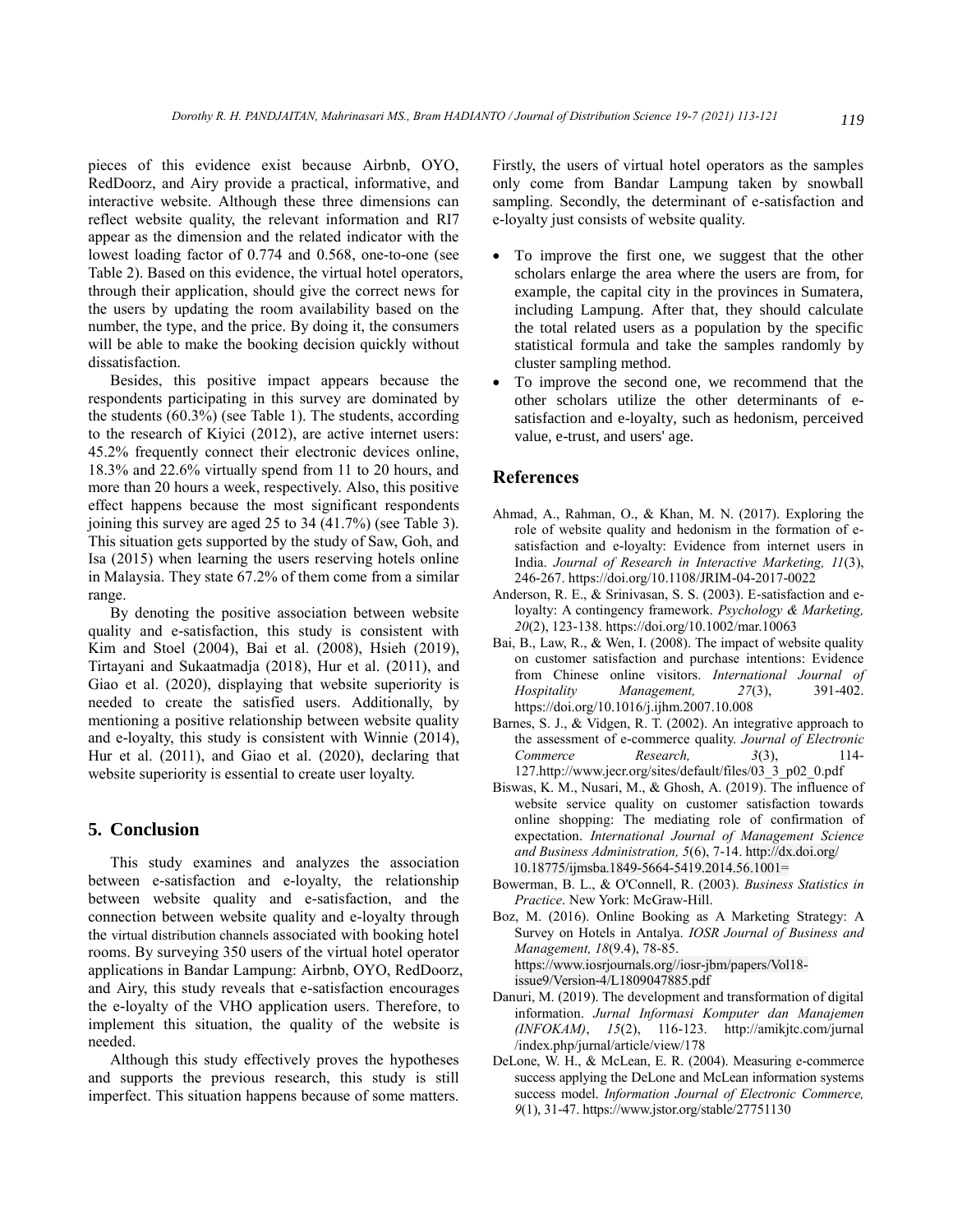- Feroza, M., Muhdiyanto, M., & Pramesti, D. (2018). Creating eloyalty on online shopping transactions through e-service quality and e-trust. *Muhammadiyah International Journal of Economics and Business 1*(1), 39-45. http://journals.ums.ac.id/index.php/mijeb/article/view/7305/4 213
- Ghozali, I. (2008). *Structural Equation Modeling: The Alternative Method by Partial Least Square*. Semarang: Badan Penerbit Universitas Diponegoro.
- Ghozali, I. (2014). *Structural Equation Model: Concepts and Applications of AMOS 22.0*. Semarang: Badan Penerbit Universitas Diponegoro.
- Ghozali, I. (2016). *Application of Multivariate Analysis by IBM SPSS 23* (8 ed.). Semarang: Badan Penerbit Universitas Diponegoro.
- Giao, H. N. K., Vuong, B. N., & Quan, T. N. (2020). The influence of website quality on consumer's e-loyalty through the mediating role of e-trust and e-satisfaction: An evidence from online shopping in Vietnam. *Uncertain Supply Chain Management, 8*, 351-370.
- http://dx.doi.org/10.5267/j.uscm.2019.11.004
- Gotama, F., & Indarwati, T. A. (2019). The effect of e-trust and eservice quality on e-loyalty with e-satisfaction as the mediation variable. *Jurnal Minds: Manajemen Ide dan Inspirasi*, 6(2), 145-158.
- https://doi.org/10.24252/minds.v6i2.9503
- Haq, I. U., & Awan, T. M. (2020). Impact of e-banking service quality on e-loyalty in pandemic times through interplay of esatisfaction. *Vilakshan - XIMB Journal of Management*, 17(1/2), 39-55. http://dx.doi.org/10.1108/XJM-07-2020-0039
- Hartono, J. (2012). *Research Business Methodology: Misunderstanding and Experience* (5 ed.). Yogyakarta: Badan Penerbit Fakultas Ekonomi Universitas Gadjah Mada.
- Hendriyati, L. (2019). The influence of online travel agent on booking rooms in Mutiara Hotel, Malioboro, Yogyakarta. *Media Wisata*, *17*(1), 1-10. https://www.amptajurnal.ac.id/ index.php/MWS/article/view/279
- Hsieh, H. J. (2019). Effect of website quality on e-satisfaction. *Advances in Social Science, Education, and Humanities Research, 345*, 579-582. https://www.atlantispress.com/proceedings/isemss-19/125918681
- Hur, Y., Ko, Y. J., & Valacich, J. (2011). A structural model of the relationships between sport website quality, e-satisfaction, and e-loyalty. *Journal of Sport Management, 25*, 458-473. https://doi.org/10.1123/jsm.25.5.458
- Kaya, B., Behravesh, E., Abubakar, A. M., Kaya, O. S., & Orús, C. (2019). The moderating role of website familiarity in the relationships between e-service quality, e-satisfaction, and e-Loyalty. *Journal of Internet Commerce, 18*(4), 369-394. https://doi.org/10.1080/15332861.2019.1668658
- Kiani, R. G. (1998). Marketing opportunities in the digital world. *Internet Research: Electronic Networking Applications and Policy, 8*(2), 185-194. https://doi.org/10.1108/ 10662249810211656
- Kim, S., & Stoel, L. (2004). Apparel retailers: website quality dimensions and satisfaction. *Journal of Retailing and Consumer Services. 11*, 109-117. https://doi.org/10.1016/S0969-6989(03)00010-9
- Kiyici, M. (2012). Internet shopping behavior of college of education students. *The Turkish Online Journal of Educational Technology, 11*(3), 202-214. http://www.tojet.net/articles/v11i3/11319.pdf
- Kotler, P., & Keller, K. L. (2012). Marketing Management. Upper Saddle River: Prentice-Hall.
- Kusumawati, F. (2020). The trend of virtual hotel operator in Yogyakarta: Case study of Oyo. *Media Wisata, 18*(1), 90-100. https://doi.org/10.36276/mws.v18i1.80
- Latan, H. (2013). *Structural Equation Model: Theory and Implementation of AMOS 21.0*. Bandung: Alfabeta.
- Ltifi, M., & Gharbi, J. E. (2012). E-satisfaction and e-loyalty of consumer shopping online. *Journal of Internet Banking and Commerce, 17*(1), 1-20.
- https://www.icommercecentral.com/open-access/esatisfactionand-eloyalty-of-consumers-shopping-online.pdf
- Phromlert, C., Deebhijarn, S., & Sornsaruht, P. (2019). How website quality, e-service quality, e-satisfaction, and social value affect poshtel e-loyalty in Thailand. *African Journal of Hospitality, Tourism and Leisure, 8*(5), 1-14. https://www.ajhtl.com/uploads/7/1/6/3/7163688/article\_88\_vo l\_8\_5\_\_2019\_thailand.pdf
- Rahmalia, P., & Chan, S. (2019). The influence of service quality and e-service quality on the satisfaction that is mediated by perceived value applied to consumers of Tiki Jalur Nugraha Ekakurir in Banda Aceh. *Jurnal Manajemen Inovasi, 10*(1), 66-76. http://www.jurnal.unsyiah.ac.id/JInoMan/article/view/ 14383/10813
- Samuelson, P. A., & Nordhaus, W. D. (2010). *Economics* (19 ed.). New York: McGraw-Hill/Irwin.
- Sasono, I., Jubaedi, A. D., Novitasari, D., Wiyono, N., Riyanto, R., Oktabrianto, O., Jainuri, J., & Waruwu, H. (2021). The impact of e-service quality and satisfaction on customer loyalty: Empirical evidence from internet banking users in Indonesia. *Journal of Asian Finance, Economics and Business, 8*(4), 465-473.
	- https://doi.org/10.13106/jafeb.2021.vol8.no4.0465
- Saw, S.-L., Goh, Y.-N., & Isa, S. (2015). Exploring consumers' intention toward online hotel reservations: insights from Malaysia. *Problems and Perspectives in Management, 13*(2 si), 249-257.
- https://www.businessperspectives.org/images/pdf/applications/pu blishing/templates/article/assets/6713/PPM\_2015\_02spec.issu e\_M\_Saw.pdf
- Sholihin, M., & Ratmono, D. (2020). *SEM Analysis with WarpPLS 7.0 for Non-linier Relationship in the Social and Business research*. Yogyakarta: Penerbit ANDI.
- Sugiyono. (2012). *Quantitative, Qualitative, and Mixed Research Methods*. Bandung: Alfabeta.
- Tirtayani, I. G. A., & Sukaatmadja, I. P. G. (2018). The effect of perceived website quality, e-satisfaction, and e -trust towards online repurchase intention. *International Journal of Economics, Commerce and Management, 6(*10), 262-287. http://ijecm.co.uk/wp-content/uploads/2018/10/61018.pdf
- Tsao, W.C., Hsieh, M. T., & Lin, T. M. Y. (2016). Intensifying online loyalty! The power of website quality and the perceived value of consumer/seller relationship*. Industrial Management & Data Systems, 116*(9), 1987-2010. https://doi.org/10.1108/IMDS-07-2015-0293